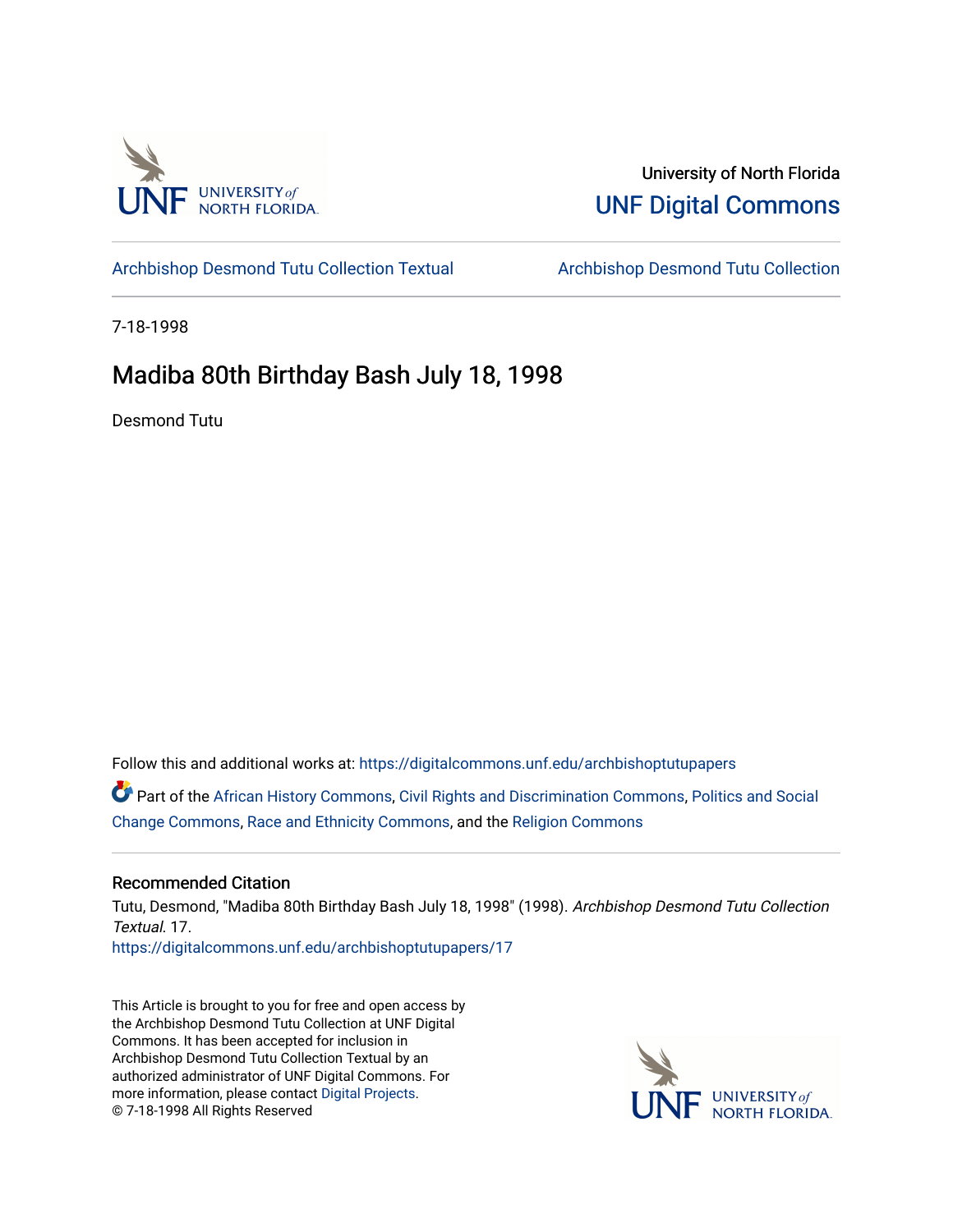# **Facsimile transmittal**

To: Lavinia Fax No.: Fax: +27 21 552 7529 Date: May 12, 2003 From: Archbishop Tutu's Office (Kerri Foreman) Re: Notes: Madiba 80<sup>th</sup> and An Authentic Theology Pages: 2 sets

THANKS!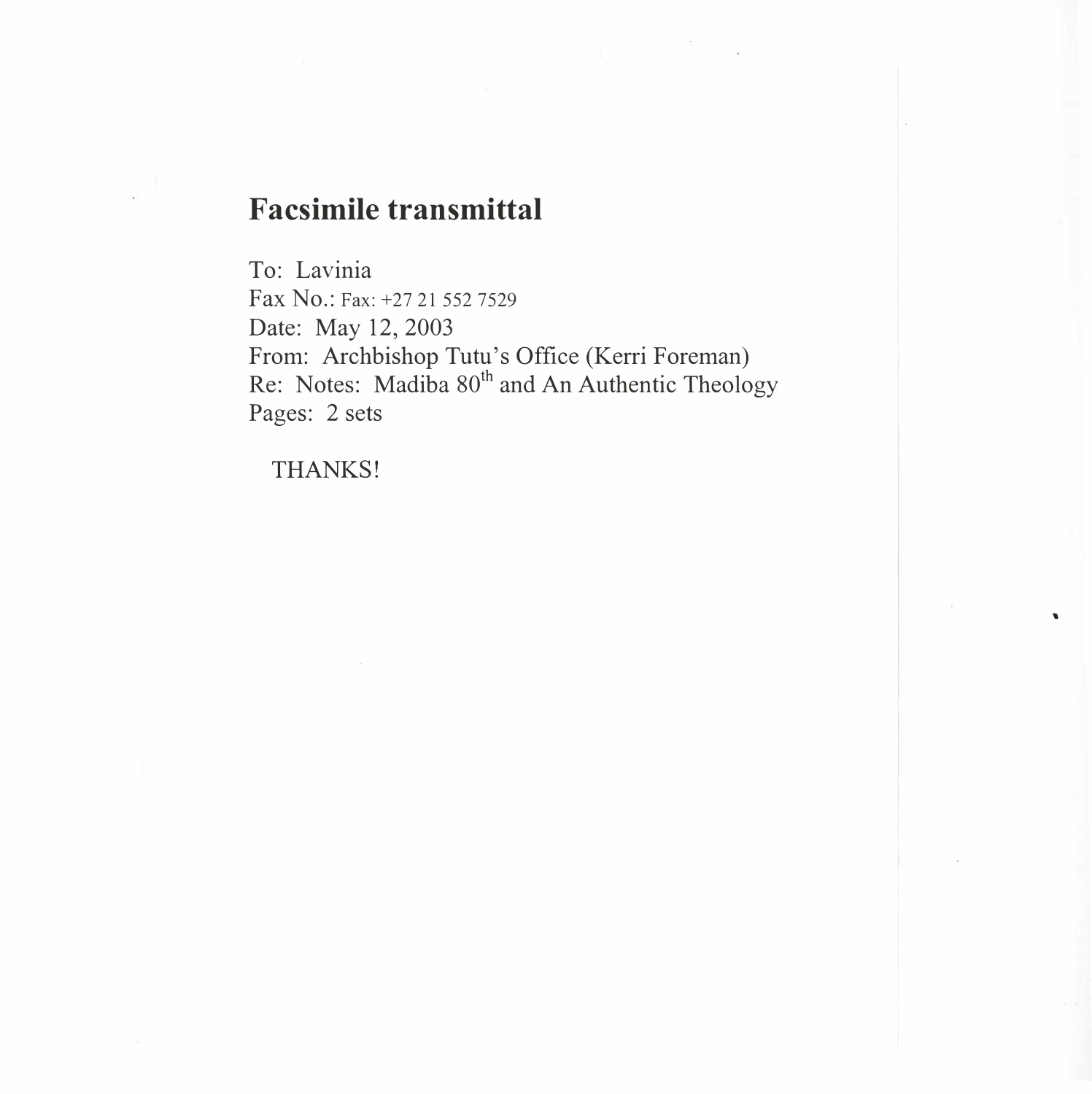#### **MAD IBA 80TH BffiTHDA Y BASH - 18 JULY 1998**

Ten years ago in July 1988 I addressed a mammoth crowd over 250,000 strong, mainly young persons. They had converged on Hyde Park Corner in London in response to a call by Archbishop Trevor Huddleston CR to celebrate Nelson Mandela's 70<sup>th</sup> birthday, which he declared should be the last that he would have to celebrate in prison. Not bad a predictions go because Nelson was to come out of prison two years later! Several of these young people had come on pilgrimage from the different corners of the United Kingdom, from Scotland, from Wales, from England and they came in huge waves to honour a man many of whom were not even born when he was sentenced to life imprisonment. **It** was an extraordinary phenomenon to be surpassed later only by the massive concert in Wembly Stadium to welcome Madiba to England after his release and again it was mainly young people who let th�ir hair down without the proverbial British reserve; screaming and yelling their heads off as if he had been one of their favourite pop star heroes.

Why all this adulation? His reputation had been growing steadily whilst he was in gaol so that he had become the most famous prisoner of conscience in the world. The world was hungry for heroes, real heroes. There was a kind of hunger for goodness, the world wanted good people, people of principle and integrity. It is a remarkable thing this, that in a world supposedly materialistic and secular, grown cynical and disillusioned, people actually do warm to those they perc�ive as good not necessarily as successful or rich or powerful, but good.

Mother Theresa was not powerful in the ordinary macho sense of that word - indeed she was fragile and minute. She was not even really successful as the world would compute success. She sought to give the dregs of society who often had no one else to love them, who were bereft of even the shreds of dignity, she wanted to let them have in their last moments some loving, some acknowledgement that they did in fact count for God and so she and her Sisters of Charity sought to surround their last hours with some love and decency and respect and she was a spendthrift on their behalf with herself, and the world adored her for it. The world gave her an adulation reserved only for superstars.

Because the world, despite everything pointing to the contrary, has an instinct and nostalgia for goodness, for compassion; greatness, surprisingly in such a supposedly hard-nosed cynical world, is measured by how much one gives oneself for the sake of others and how much one is ready to suffer for one's ideals.

By going to gaol since he had said there were ideals for which he would strive passionately to live for and even to die for, Nelson established himself as a candidate for being a legend even in his lifetime. His incarceration far from diminishing him, helped to enhance his stature, for he was ready to lay down his life for others; to suffer and suffering was the litmus test of one's authenticity. **It** established one's credentials and so his reputation grew. He became an icon and the anti-apartheid movement was galvanised and had him as the focus of its campaign. He represented the struggle and

I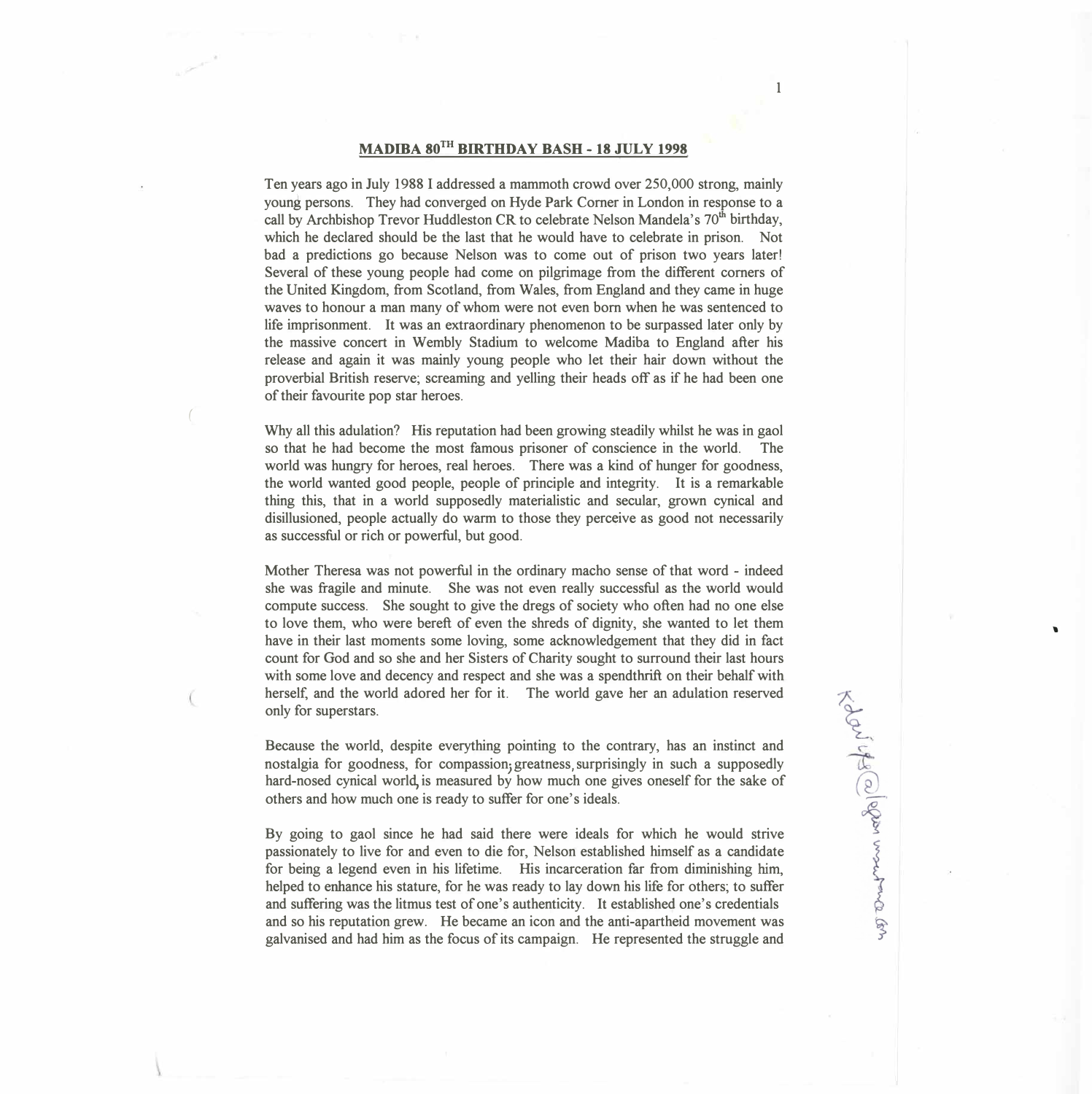the call "Release Mandela" became a rallying cry they stood for "Release all political pnsoners, unban the people's political organisations and normalise the political process".

But he was after all in gaol. Would this one exalted to near saintly status not tum out to have enormous feet of clay? Had distance not in fact lent enchantment to the view and that at close quarters it would tum out that he was but a mere mortal with disillusioning foibles?

Well, here we are ten years down the line after that Hyde Park celebration and if anything his stature has grown. He has been an extraordinary human being. He has been all that those young people hoped for in 1988 and more. He emerged from prison and amazed us all with his almost regal dignity, his amazing magnanimity and readiness to forgive his tormentors and jailers and the oppressors of his people, having tea with the widow of the architect of apartheid and committing himself to reconciliation in a heroic manner. Who will forget 1995 when he strode on the Ellis Park turf with Francois Pienaar's No. 6 Springbok jersey - a defining moment for uniting the Rainbow Nation?

As I write this President Jacques Chirac is visiting South Africa. Have we ever had so many heads of state eager to come to South Africa, so many wanting to be seen in Madiba's company? It is unprecedented that the European Union summit should lay on a special session so that a Head of State of a non EU country should take leave of them, as happened recently in Cardiff. He is special, so special that he joins a very select band to have been honoured with the US Congressional Gold Medal - in this century only Winston Churchill and Mother Theresa • an exclusive firmament and he shines brightly in it.

He is not perfect. He is loyal to a fault. He should have sent some Ministers packing for ineptitude and he does still wear those shirts.

We have been singularly blessed to have had him preside over our transitional process and we give great thanks to God for him

> Happy  $80^{th}$  birthday - MADIBA *uKhule uKhokhobe*  (really: many happy returns)